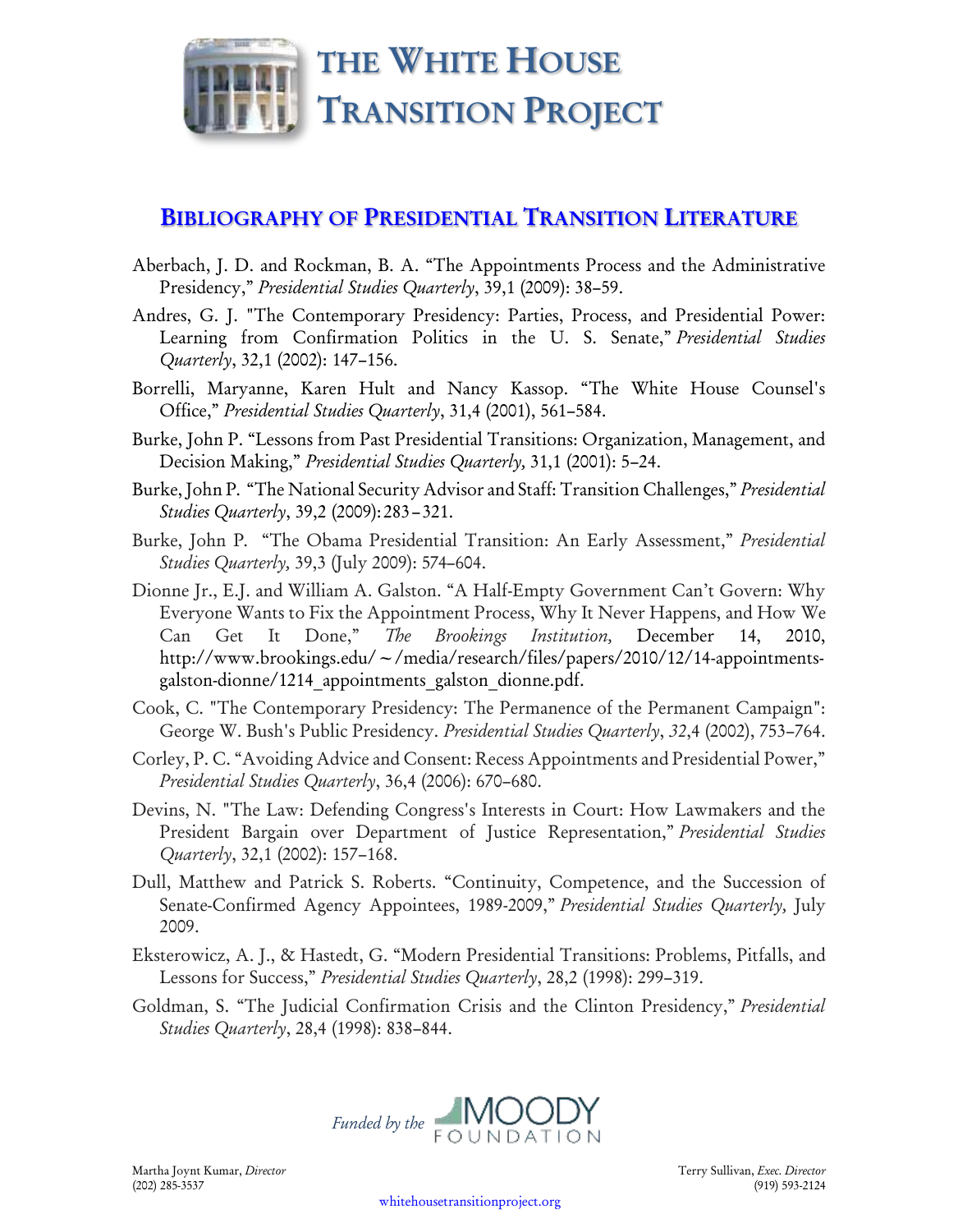## *Smoothing the Way to Governing* 2

- Graham, B. L. Executive-Judicial Interaction as a Factor in Explaining Presidential Policy Making. *Presidential Studies Quarterly*, 32,3 (2002), 509–530.
- Halchin, L. Elaine. *Presidential Transitions: Issues Involving Outgoing and Incoming Administrations*., Washington: CRS Report, Nov. 25, 2008. Congressional Research Service.
- Hess, Stephen. "First Impressions: Presidents, Appointments, and the Transition." In *Innocent Until Nominated: The Breakdown of the Presidential Appointments Process*, edited byG. Calvin Mackenzie, 107 – 159.Washington: The Brookings Institution, 2001.
- Hess, Stephen and Kathryn D. Tenpas. "The Contemporary Presidency: The Bush White House: First Appraisals," *Presidential Studies Quarterly*, 32,3 (2002): 577 – 585.
- Hogue, Henry B. "The Law: Recess Appointments to Article III Courts," *Presidential Studies Quarterly*, 34,3(2004), 656–673.
- Hogue, Henry B. *Presidential Transition Act: Provisions and Funding*, Washington: CRS Report, Dec. 17, 2012. Congressional Research Service.
- Holmes, L. M. "Why "Go Public"? Presidential Use of Nominees to the U.S. Courts of Appeals," *Presidential Studies Quarterly*, 38,1 (2008): 110–122.
- Howell, William and Kenneth Mayer. "The Last 100 Days," *Presidential Studies Quarterly*, August 2005.
- Hudak, John. "Appointments, Vacancies and Government IT: Reforming Personnel Data Systems," *Center for Effective Public Management at Brookings*, June 2014, http://www.brookings.edu/~/media/research/files/papers/2014/06/12-hudakappointments/hudak\_reforming-personnel-data-systems.pdf
- Johnson, Clay, III. "Recommendations for an Effective 2008 Transition," *Public Administration Review*, 68, 3 (2008): 624–626.
- Johnson, Clay, III. "The 2008-2009 Presidential Transition: Preparing Federal Agencies," *Presidential Studies Quarterly*, 39,4(2009): 819–822.
- Kessel, J. H. "The Presidency and the Political Environment," *Presidential Studies Quarterly*, 31*,*1 (2001): 25–43
- Klotz, R. J. "On the Way Out: Interregnum Presidential Activity," *Presidential Studies Quarterly,* 27,2 (1997): 320-332.
- Krutz, Glen S., Richard Fleisher, and Jon R. Bond. "From Abe Fortas to Zoe Baird: Why Some Presidential Nominations Fail in the Senate," *American Political Science Review*, 92,4 (December 1998): 871–881.
- Kumar, M. J. "The White House as City Hall: A Tough Place to Organize," *Presidential Studies Quarterly*, 31,1 (2001): 44–55.
- Kumar, M. J. "The Contemporary Presidency: Communications Operations in the White House of President George W. Bush: Making News on His Terms," *Presidential Studies Quarterly*, 33,2 (2003): 366–393.
- Kumar, Martha. "The 2008 2009 Presidential Transition Through the Voices of Its Participants," *Presidential Studies Quarterly*, 39,4 (2009): 823–858.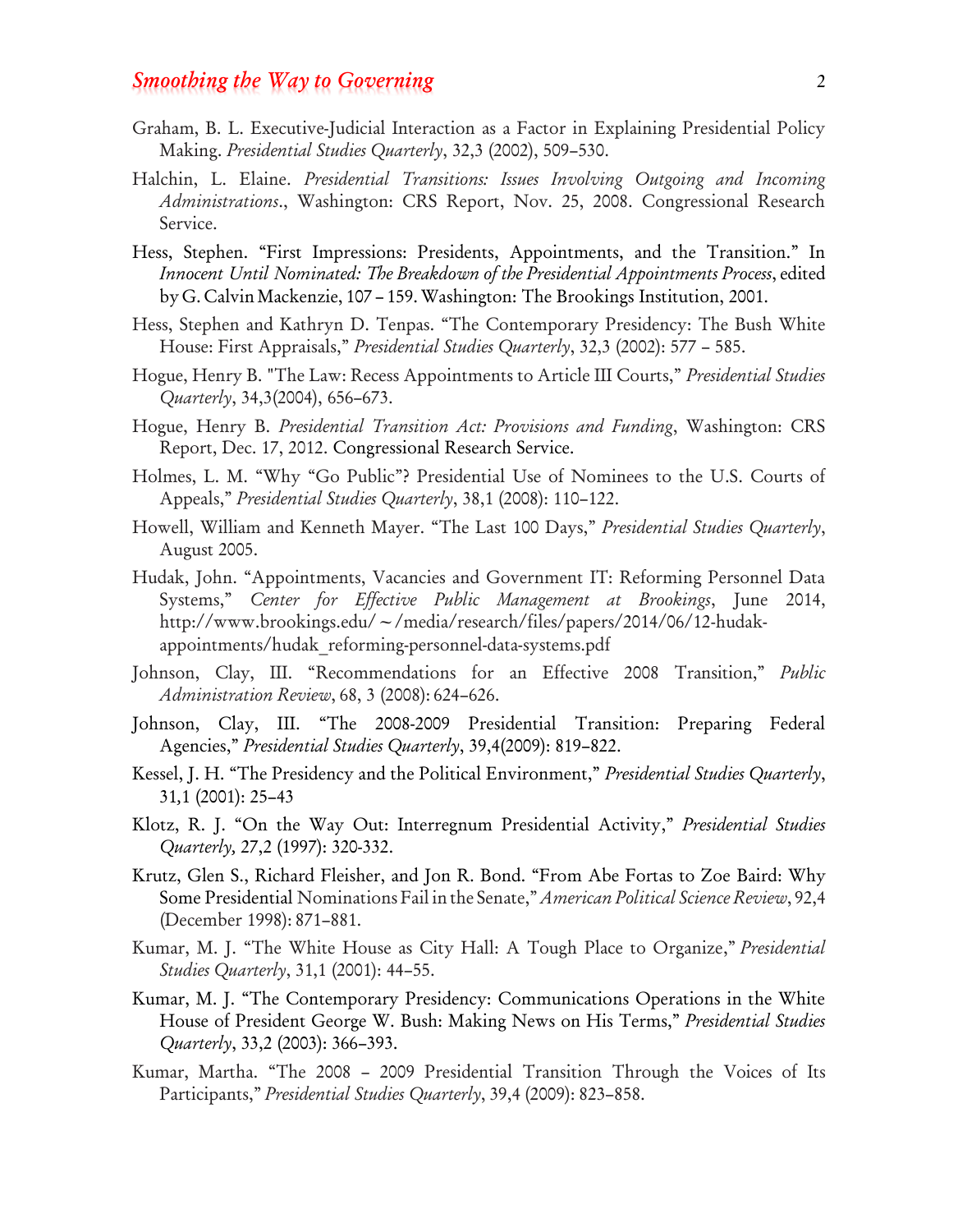## **Smoothing the Way to Governing** 3

- Kumar, Martha. "Getting Ready for Day One: Taking Advantage of the Opportunities and Minimizing the Hazards of a Presidential Transition," *Public Administration Review,* 68,3 (2008): 603–617.
- Kumar, Martha J., George C. Edwards III, James P. Pfiffner, and Terry Sullivan. "The Contemporary Presidency: Meeting the Freight Train Head On: Planning for the Transition to Power." *Presidential Studies Quarterly*, 30 (2000): 754–769.
- Kumar, M. J. and Terry Sullivan. "Source Material": The White House Interview Program: Objectives, Resources, Releases. *Presidential Studies Quarterly*, 30,2 (2000): 382–387.
- Light, Paul C. "Recommendations Forestalled orForgotten?The National Commission on the Public Service and Presidential Appointments," *Public Administration Review*, 67,3 (2007): 408–417.
- Light, Paul C. and Virginia Thomas. "The Merit and Reputation of an Administration: Presidential Appointees on the Appointments Process," Brookings and Heritage Foundation, 2000. http://www.brookings.edu/~/media/research/files/papers/2000/4/28governancelight/20000428merit.pdf
- Lewis, David E. "Staffing Alone: Unilateral Action and the Politicization of the Executive Office of the President, 1988-2000," *Presidential Studies Quarterly*, 35,3 (2005): 496–514.
- Lewis, David E. Revisiting the Administrative Presidency: Policy, Patronage, and Agency Competence. *Presidential Studies Quarterly*, *39,1* (2009): 60–73. Retrieved from http://www.jstor.org/stable/23044875
- Light, Paul C. and Virginia Thomas. *Posts of Honor: How America's Corporate and Civic Leaders View Presidential Appointments*. Washington: The Presidential Appointee Initiative, 2001.
- Loomis, Burdett. "The Senate: An "Obstacle Course" for Executive Appointments?" *In Innocent Until*
- *Nominated: The Breakdown of the Presidential Appointments Process*, edited by G. Calvin Mackenzie, 160–172. Washington: The Brookings Institution, 2001.
- Mackenzie, G. Calvin. "The Real Invisible Hand: Presidential Appointees in the Administration of George W. Bush," PSOnline (2002). [http://whitehousetransitionproject.org/wp](http://whitehousetransitionproject.org/wp-content/uploads/2016/03/PresAppt-GWB.pdf)[content/uploads/2016/03/PresAppt-GWB.pdf](http://whitehousetransitionproject.org/wp-content/uploads/2016/03/PresAppt-GWB.pdf)
- McCurry, M. "Memorandum to the President-Elect," *Presidential Studies Quarterly*, 38,4 (2008), 700–706.
- Nash, Hon. Bob. "White House Transition Project." Interview by Martha Kumar and Terry Sullivan. (Sept. 1, 2000). https:/[/www.archives.gov/presidential](http://www.archives.gov/presidential-libraries/research/transition-interviews/pdf/nash.pdf)[libraries/research/transition-interviews/pdf/nash.pdf.](http://www.archives.gov/presidential-libraries/research/transition-interviews/pdf/nash.pdf)
- National Academy of Public Administration. *Leadership in Jeopardy, The Fraying of the Presidential Appointments System*. Washington: NAPA, 1985.